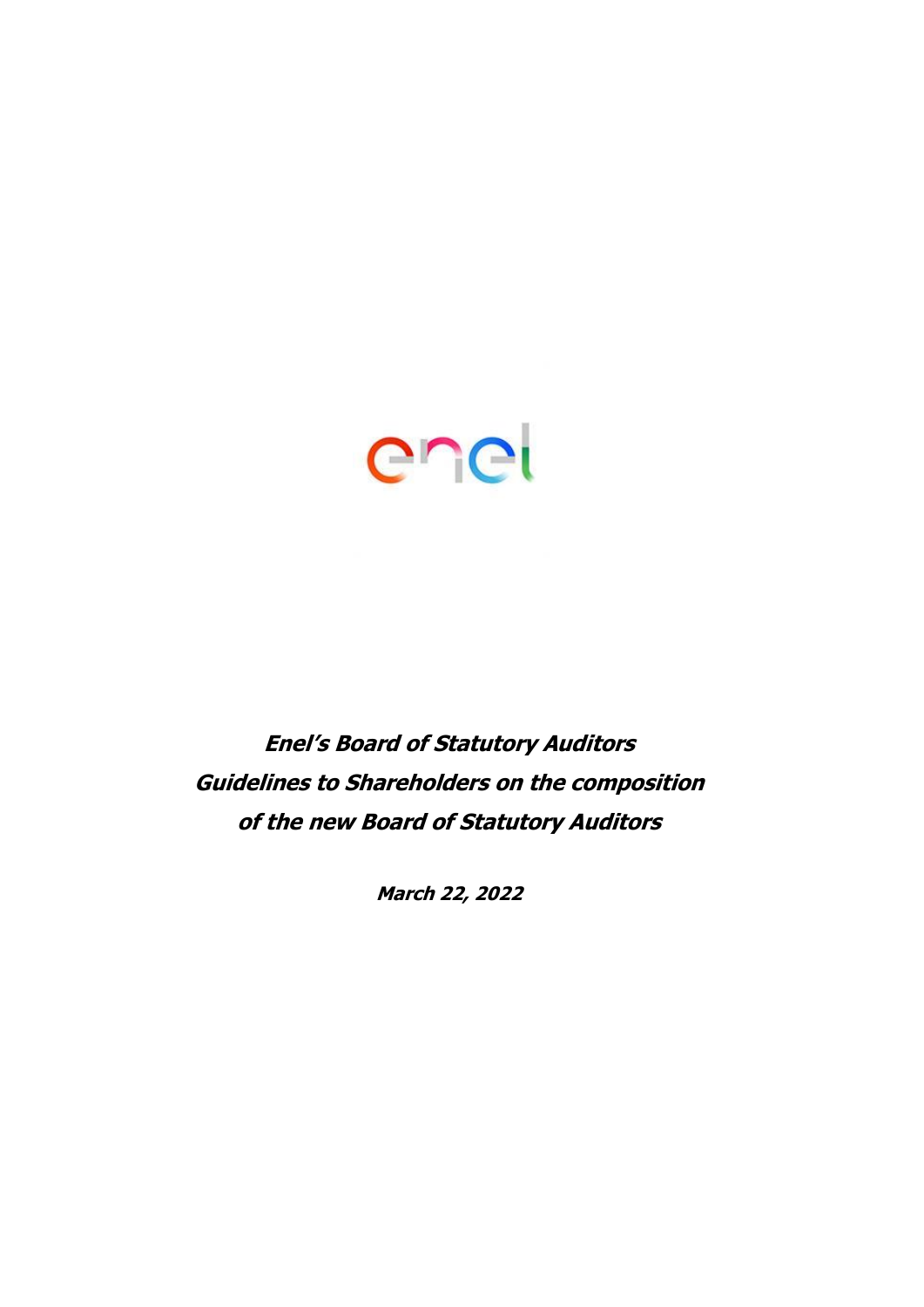## **Enel's Board of Statutory Auditors Guidelines to Shareholders on the composition of the new Board of Statutory Auditors**

#### **Introduction**

At the end of 2021 and in the first two months of 2022 the Board of Statutory Auditors of Enel S.p.A. ("*Enel"* or the "*Company"*) carried out, with the support of Spencer Stuart Italia S.r.l.  $-$  a company specialized in this area and belonging to a network which, during 2021, did not have any further professional relationship with Enel or other Enel Group's companies – an evaluation of the size, composition and functioning of the Board itself (so called "board review"), in analogy with what is done with regard to the Company's Board of Directors since 2004.

The board review is a best practice that the Board of Statutory Auditors has adopted since 2018 – in compliance with the guidelines set forth by Principle Q.1.1. of the Rules of Conduct of the Board of Statutory Auditors of listed companies ("Norme di comportamento del collegio sindacale di società quotate") drawn up by the Italian National Council of Chartered Accountants and Accounting Experts ("Consiglio Nazionale dei Dottori Commercialisti e degli Esperti Contabili") - edition April 2018 - and even in the absence of a specific recommendation of the Italian Corporate Governance Code ("Corporate Governance Code"). The board review was conducted following the "peerto-peer review" method, *i.e.* by assessing not only the functioning of the body as a whole, but also the style and content of the contribution provided by each of the Statutory Auditors.

Such decision is particularly appropriate considering the approaching expiry of the term of office of the Board of Statutory Auditors, scheduled at the Enel Shareholders' Meeting called to approve the 2021 financial statements, and the intention of the expiring Board of Statutory Auditors to have an accurate and objective assessment of its functioning on the basis of which it can draw up the guidelines addressed to the Shareholders on the professional figures whose presence in the Board is deemed appropriate.

The expiring Board of Statutory Auditors deems indeed that the invitation addressed to the board of directors of listed companies other than those with concentrated ownership by Recommendation 23 of the Corporate Governance Code – according to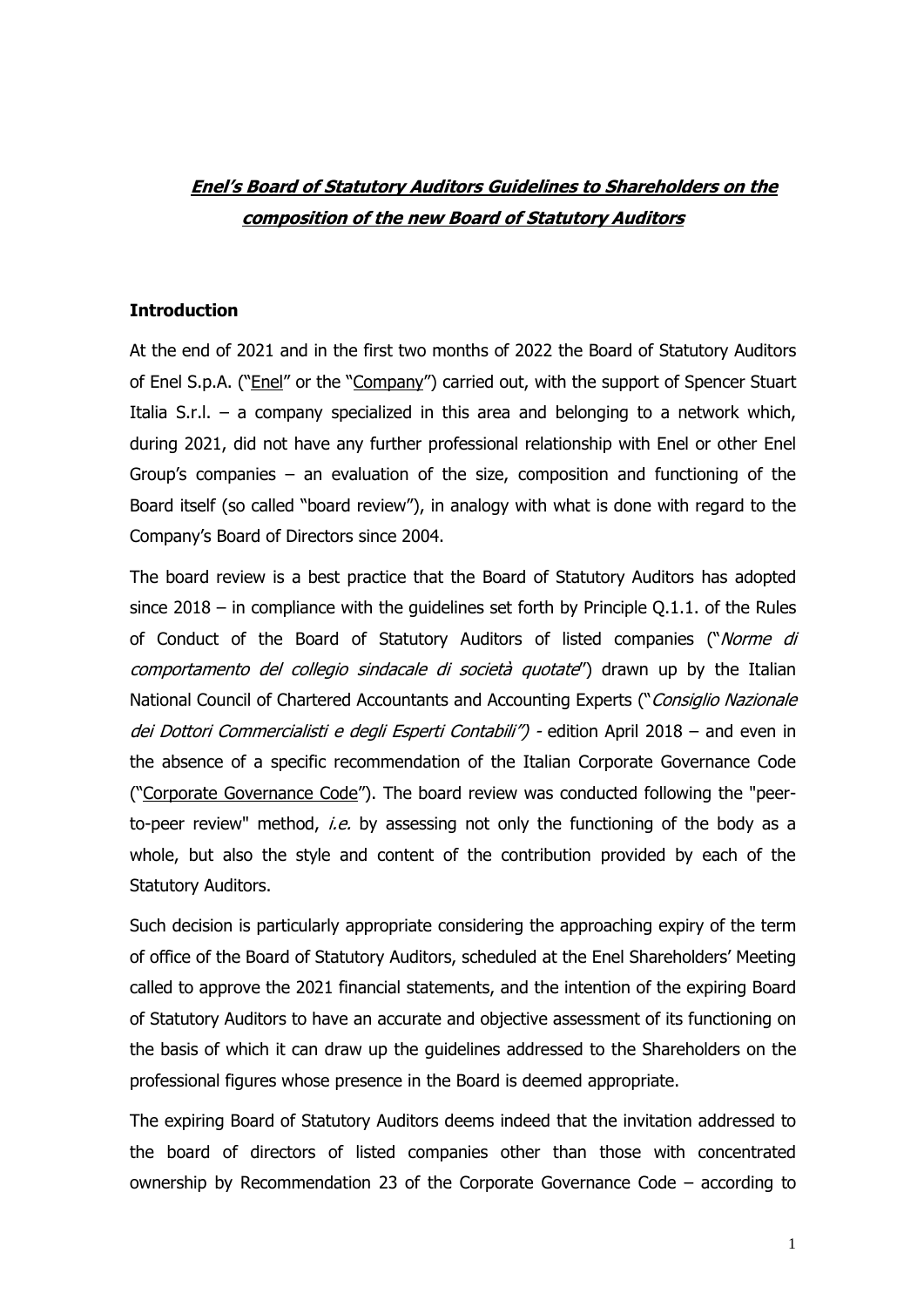which the same board "sets forth quidelines on board composition deemed optimal before its renewal, considering the outcome of the board evaluation" – could be applied by analogy also in the event of renewal of the board of statutory auditors.

In the light of the above, the expiring Board of Statutory Auditors with this document – given the approaching of the renewal of the control body, scheduled at the Enel Shareholders' Meeting called to approve the 2021 financial statements – provides to the Shareholders, on the basis of the outcome of the abovementioned "board review" (described in Enel's Report on corporate governance and ownership structure for the financial year 2021), and also taking into account the provisions of the Diversity Policy of its members (approved on January 29, 2018), its guidelines on the different professional profiles whose presence in the Board is deemed appropriate.

#### **Composition of the Board of Statutory Auditors**

The Board of Statutory Auditors – wishing that the renewal will take into account the benefits arising from a composition which ensures continuity in the performance of the delicate supervisory tasks assigned to the Board itself, meeting at the same time the need, underlined by the applicable laws  $(1)$ , that the Statutory Auditors have, as a whole, adequate competence in the electric power business in which Enel Group operates – underlines that the personal and professional skills deemed appropriate for the different roles within the Board of Statutory Auditors, in line with those currently existing, are the following:

### **The Chair** should:

- be a person of such authority as to ensure adequate coordination between the activities of the Board of Statutory Auditors and the activities of other bodies and persons involved in various ways in the governance of the internal control and risk management system, in order to maximize the efficiency of the latter and reduce duplication of activities;
- have personal traits which can foster the creation of a strong feeling of cohesion among the members of the Board of Statutory Auditors, in order to ensure an efficient performance of the supervisory duties assigned to the same Board, while representing, just like the other Statutory Auditors, a guarantee for all the

<sup>(</sup> 1 ) Reference is made to Art. 19, paragraph 3, of the Legislative Decree no. 39 of January 27, 2010.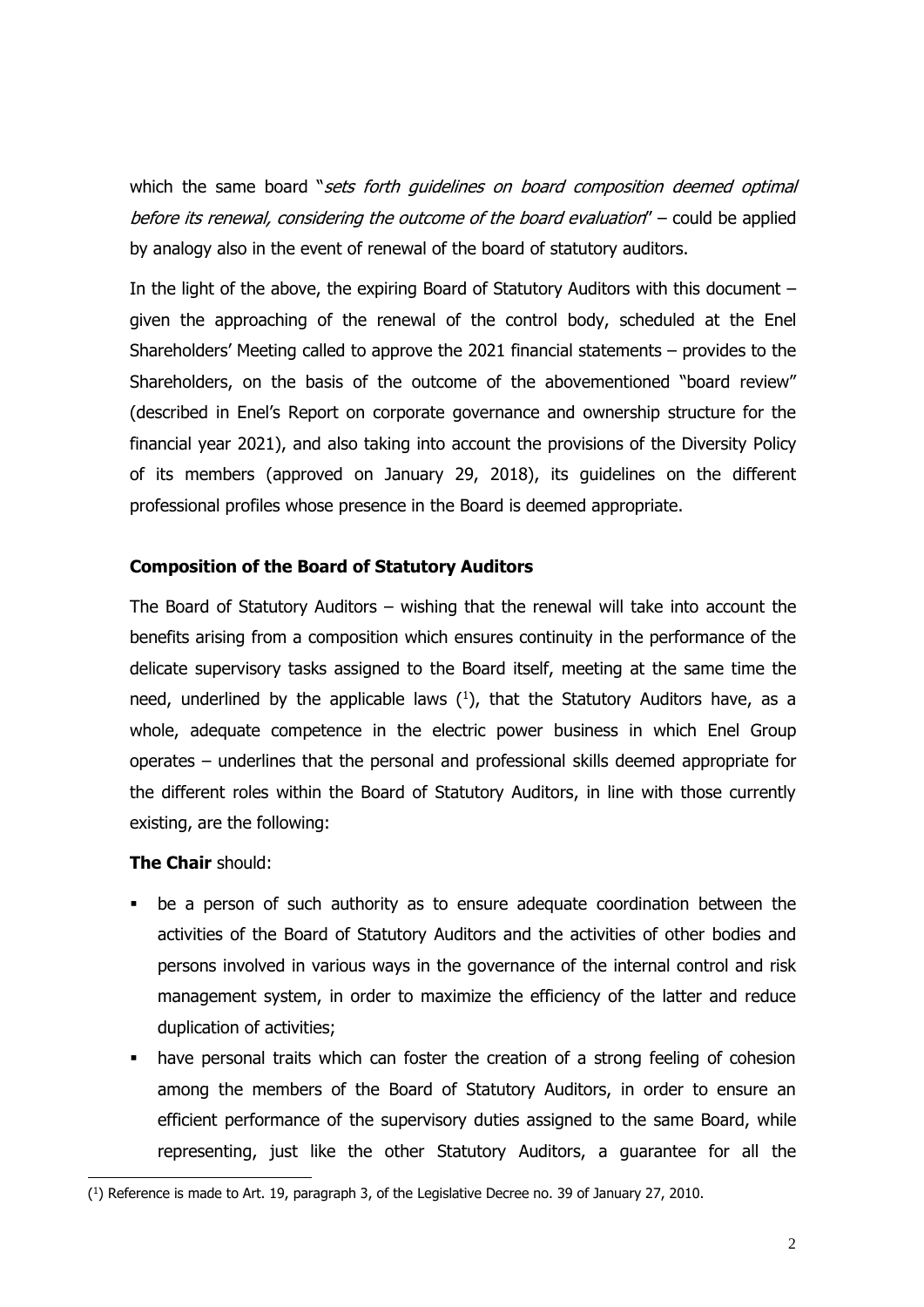Shareholders;

▪ have a proper competence and experience in the economic and financial area, with particular focus on the financial information process, as well as experience and practice to manage specific business issues.

**The other two regular Statutory Auditors** should be figures with a managerial and/or professional and/or academic and/or institutional profile, in order to create a mix of different and complementary skills and experiences, also taking into account the skills and experiences actually held by the Chair. In this respect, it is reminded that:

- at least one regular Statutory Auditor and one alternate Statutory Auditor must be by law  $(^2)$  a registered legal auditor and have practiced the profession of legal auditor for a period of no less than three years;
- the other requirements of professionalism set forth by the law  $(3)$  and Enel's Corporate Bylaws  $(4)$  provide that the Statutory Auditors who do not meet the requirement described in the previous point of the list must have an overall experience of at least three years in:
	- a) administration or control activities or executive duties in limited companies with a share capital no lower than Euro 2 million; and/or
	- b) professional activities or tenured university teaching in legal, economic, financial and technical-scientific areas strictly relevant to Enel's business, thus meaning those pertaining to commercial and tax law, business economics and corporate finance, as well as to energy in general, communications, telematics and information technology, and network structures; and/or
	- c) management functions at public institutions or administrations operating in the credit, finance and insurance businesses or, anyway, in sectors strictly related to Enel's business, thus meaning sectors of activities related to energy in general, communications, telematics and information technology, and network structures.

In this regard, it should be noted that the above-mentioned board review showed the

<sup>(</sup> 2 ) As provided for by Article 1, paragraph 1, of Ministerial Decree no. 162 of March 30, 2000.

<sup>(</sup> 3 ) As provided for by Article 1, paragraphs 2 and 3, of Ministerial Decree no. 162 of March 30, 2000.

<sup>(</sup> 4 ) As provided for by Article 25.1 of Enel's Corporate Bylaws.